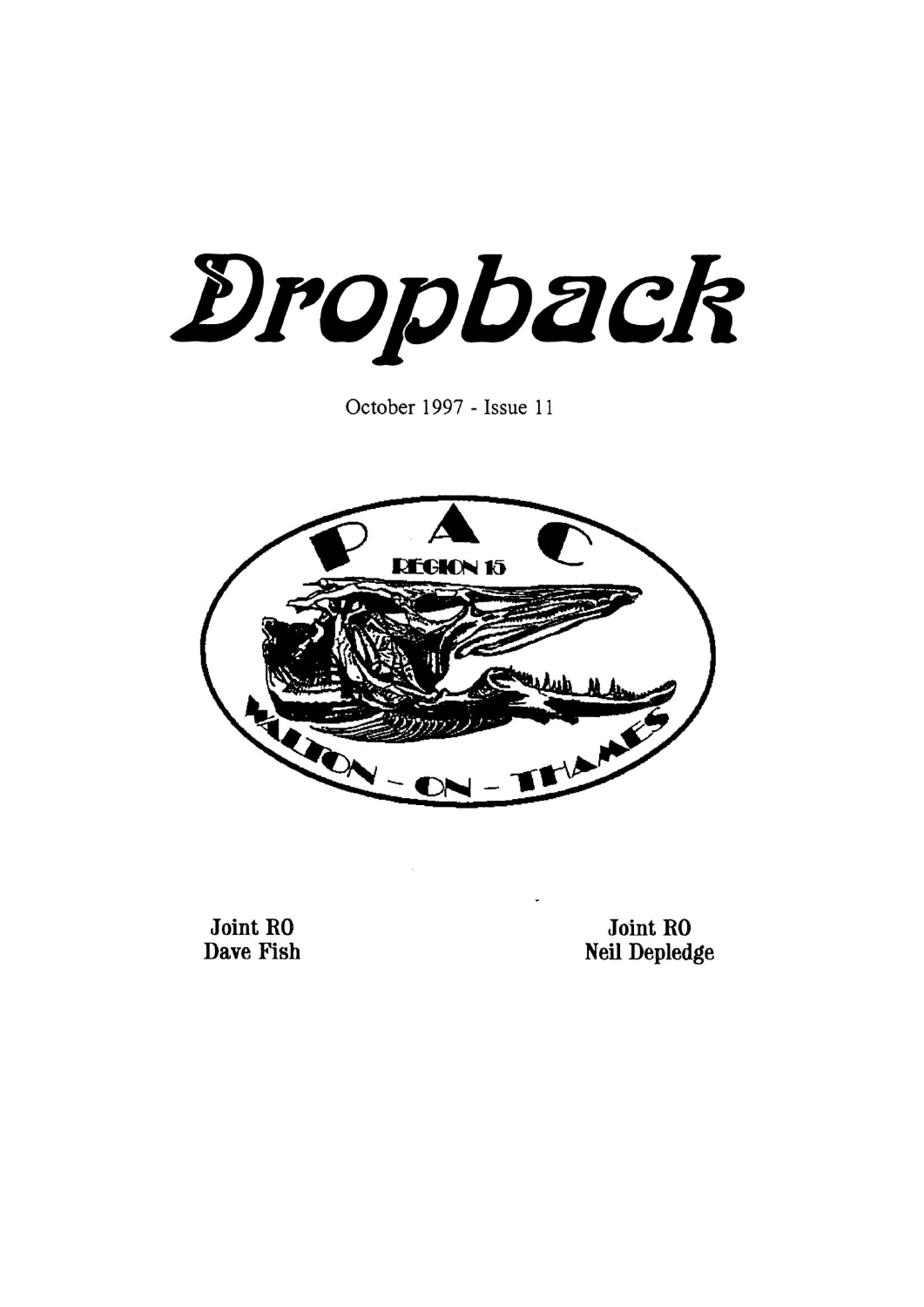### *RO's lines*

Last year, even allowing for poor weather conditions, the fish-ins were very poorly attended. So it would seem that many of you are not really bothered about them. So, this year we are cutting back on the number of fish-ins, however, we are making an effort to choose venues that are a little bit special. For example, we have already booked the Aldermaston Mill stretch of the R Kennett in early October. Further details can be found on the back page.

Another aspect of our fishing year that may need some clarification are the weekend and week long trips that some of us take part in. The week long trip to Scotland is open to everyone (except teachers, who can't take time off when they like, like you lucky buggers). However, the April weekend to Slapton Ley and the March weekend to the Fens have limited numbers. Slapton Ley by the number of boats available and the Fens by floor space at Dave's Dad's house. I should point out that all of these trips were originally started by individual anglers and not by the Region. So, if you want to fish somewhere different, why don't you have a go at organising a trip? We are currently investigating the possibility of a trip to Wales or the West Country but as yet I have no details.

Back in May, Dave and I went to the RO's working dinner in Manchester. This was the first PAC event to be hosted by the new committee from Region 53, Glasgow and West of Scotland. Those of you who were at the June meeting will have heard a more detailed report but I would like to remind you all of one key point. The new committee would like to put the onus of increasing the PAC membership on the shoulders of the existing membership. There are approximately 1600 members at present and the target is for all of us to recruit just one new member. So, whenever you are out, take the opportunity to talk to fellow pike anglers, particularly those who do not look confident or are using questionable methods, and encourage them to attend a regional meeting and join the PAC. The more members the PAC has and the better educated they are in handling pike, then the better the future for both pike and pikers.

Congratulations go to Ian Goodchild captor of this years 'Most meritorious fish' with a 21lb l0oz beauty from the Sheepwalk pit and to Andy Nichols for the biggest pike at a fish-in with a 161b 12oz from New Road Pit.

Tight Lines

 $\mathfrak{N}_{\mathfrak{sl}}$ 

\* \* \* \* \* \* \* \* \* \* \* \* \* \* \* \* \* \* \* \* \* \* \* \* \* \* \*

# **The Glow Session**

I was very fortunate earlier this season to get a ticket to one of this country's top ten waters. I had heard lots of rumours about the pike in this water and I was, therefore, very keen to have a go for the pike.

Due to the bad weather and other sporting commitments, I had not been able to put in any time at the venue. However, patience is a virtue and at long last I had my first weekend session. Sadly, I lost two good fish, but thanks to Steve's article in the last issue of DropBack, I used a spinnerbait to land a small jack. So the weekend wasn't a complete loss and it gave me some hope for the following weekend session.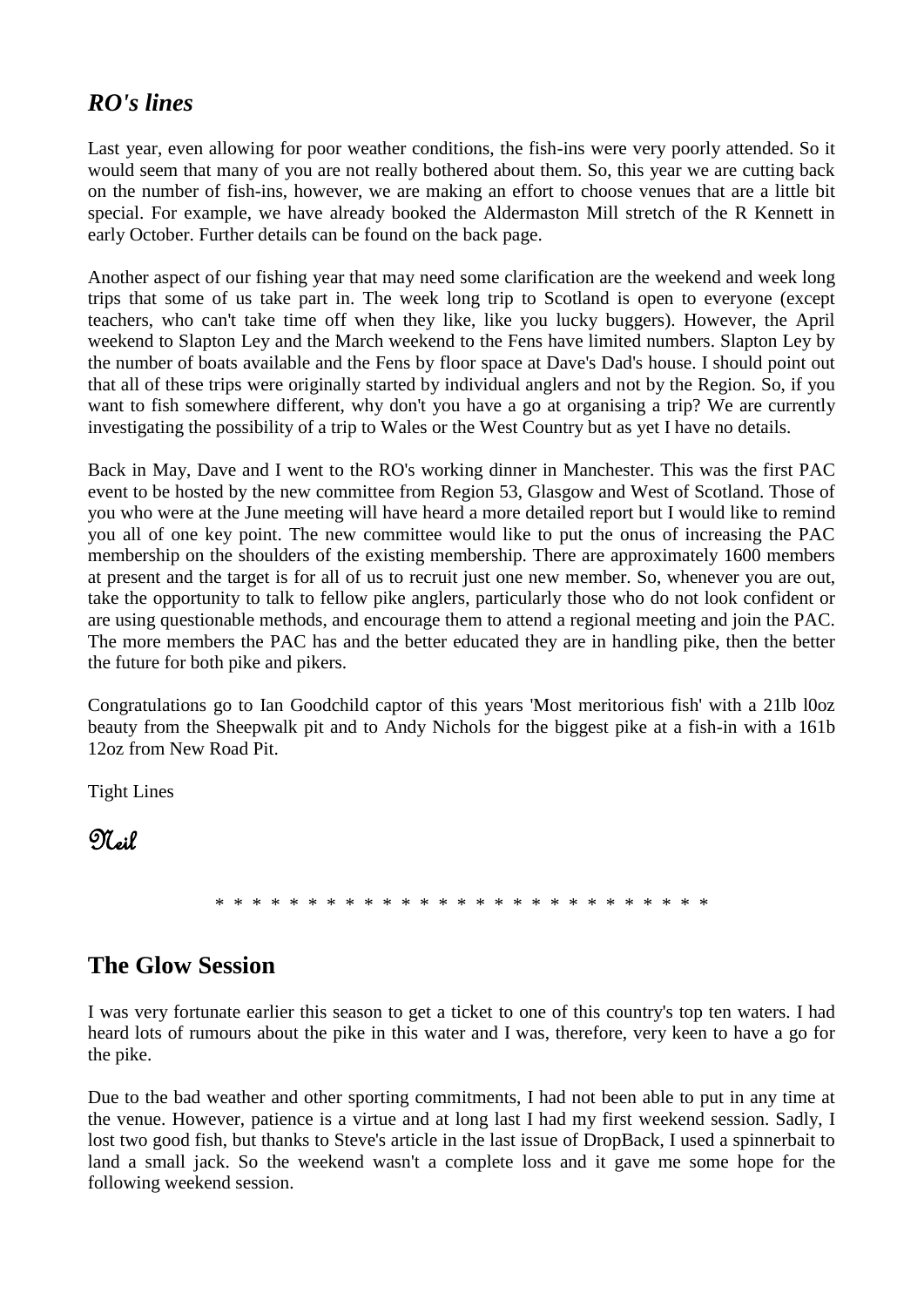The arrangement was to meet Bob and Kevin at the lake on Saturday morning. Bob was carp fishing and had been there since the day before. We arrived at the lake at about 7 am and set out to find the others. They were fishing the arm of the lake and Bob had saved me the swim next to him. Kevin had set up opposite, having arrived just before us.

Bob had not seen any action so far. I started to set up when Bob handed me some new pike floats that he had made as he was keen for me to try them out. I cast out a legered dead roach, with plenty of Glow Bait on it, on my right hand rod. I then set up my second rod with the new float and a joey mackerel also covered with plenty of Glow Bait.



I was setting up my bivvie when, out of the comer of my eye, I noticed the left hand rod tip knock. I tuned to top. I picked up the rod, slowly wound down and felt the thud of a pike. I shouted to Bob that I was in helped me land a fish of about 8lbs - not a bad start to the session.

I re-baited, cast out and continued to set up my bivvie. Kevin still had no action so I suggested that he try joey mackerel and Glow Bait. He took my advice and within 15 minutes we heard him shout "I'm in!" I netted the fish for Kevin, a nice pike of about 11lbs. Kevin then put Glow Bait on both rods as it seemed to be doing the trick.

I had been pulling in a lot of weed on my baits, so I decided to pop them up off the bottom. After a communal chat with tea and coffee in Bob's swim, we heard the sound of a bite alarm. I ran back to my swim to see my right hand rod screaming off. I hit it straight away and soon landed a fish of about 10lbs on a popped up roach. The pop up baits looked like a good idea. Not long after this I heard Kev shout again, he had another good fish on. I netted the fish and shouted to

Bob, he said that it looked like a twenty. We weighed the fish and to our surprise it was only 17lbs 14ozs - the fish really should have been a twenty!! Kev was well pleased, a new personal best. By this stage he was well and truly convinced about using Glow Bait.

Kev recast and had another fish virtually straight away, about 7lbs. Shortly after this I had another fish of about 8lbs. Not bad, 6 fish by 12-30 pm!! Bob had still had no luck with the carp. The afternoon passed with no more fish although Kev missed a run.

Thinking that the fish would start to feed again towards dusk, we prepared for a long wait, but to our surprise there was no more action. We all gathered together, swapped fishy stories, stuffed our faces and drank several bottles of port. We all returned top our bivvies to get some sleep as we had been told by other pike anglers that the pike here did not seem to feed at night.

However, a pretty sleepless night followed due to the high winds making the alarms keep beeping off. I got up early in the morning and reeled in my baits. I put on plenty of Glow Bait, checked the pop ups and recast. I put the kettle on and went to check on the others. Kev was packing up to go home as he had had no action throughout the night. Once again we all gathered round to drink tea and coffee when yet again an alarm sounded.

Again I ran back to my rods and saw my right hand rod was away. I wound down and struck into the fish, shouted the others and soon netted a fish of about 10lbs. As I looked at the fish I noticed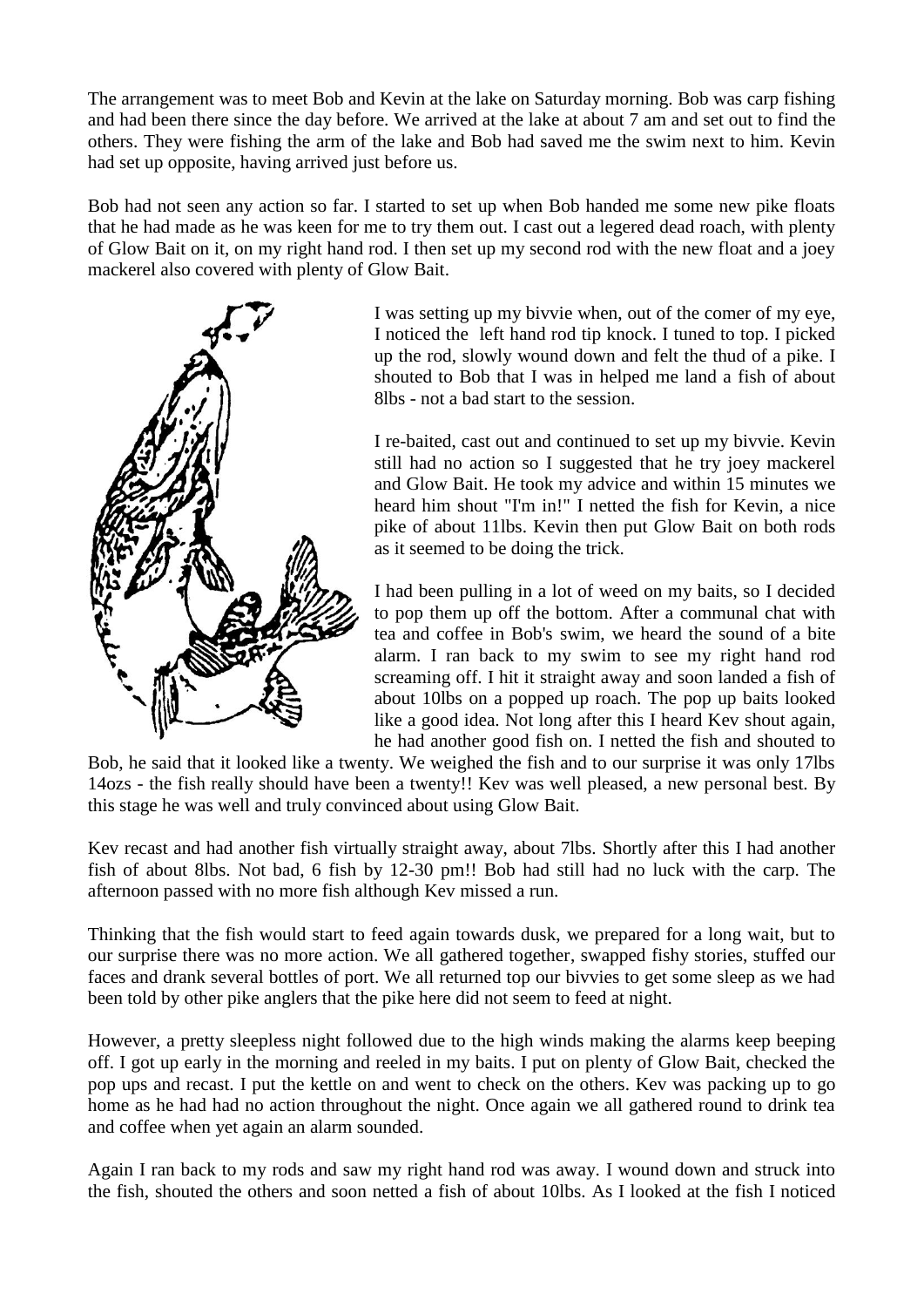that the hooks had dropped out in the net. I returned the fish re-baited and went back to finish my coffee. I had just picked up my cup when my alarm sounded again. This time it was my left hand rod and a fish of about 8lbs. Tracey had been trying to catch a fish but with no success so I suggested that she try a popped up roach with plenty of Glow Bait. She did this and within 10 minutes she had landed a 10lbs 8ozs pike. She recast and clipped up, barely had she turned away and a second fish was on, this time about 7lbs. I caught one more fish of about 8lbs.

So all in all a good weekend session was had. Fourteen pike were landed and two others lost. I am positive that these fish were caught thanks to the Glow Bait. I don't think we would have landed so many fish without it and I am now a converted Glow Bait angler. I am sure the lads down the lake will come up with a few more nicknames for me (Tracey suggested GoGlow), but if it puts fish on the bank all the better.

We packed up about midday and I popped over to Broadwater to see how Chris, Ron and Neil were doing. They had had neither fish nor runs so I was glad. Here's to more Glowing sessions!!



here for the fishing!"

#### *Anthony Goucher*

### \* \* \* \* \* \* \* \* \* \* \* \* \* \* \* \* \* \* \* \* \* \* \* \* \* \* \*

# **NOT THE WRONG TROUSERS** BUT EVERY THING ELSE

Recently I was invited to partake in a days fishing with Jeff Kennett in his newly acquired boat. I have known Jeff for a few years now but this was the first time I had actually fished solely with him. Due to my family commitments I was unable to get over to Jeff's until just after 9am. We soon had all the gear loaded and the boat hitched up and off we set. The plan was to fish Molesey weir, so I suggested we could launch from the slipway at Hurst Park. I had never previously used this slipway but it was clearly visible from the other side of the river. We found it easy enough, and unhooked the trailer and walked it towards the river. This was due to Jeff's present lack of skill in reversing the trailer, not an easy task but one he will master in time. Having loaded all the gear into the boat and untied it, I walked down to the river where the slipway went into the water. Only there wasn't a slipway, it just went to the waters edge and dropped straight in. You could not launch any boat, other than a model one, from here. So we unloaded the boat and re-secured it.

We then drove to Thames Ditton and started again. Jeff had launched here before so we knew this would be OK. Once again we unhooked the boat and manhandled it down to the waters edge; it is just a sandy beach here. The most difficult part was getting around all the cars which were parked all over the place, these belong to the island dwelling residents. Jeff then had to find somewhere to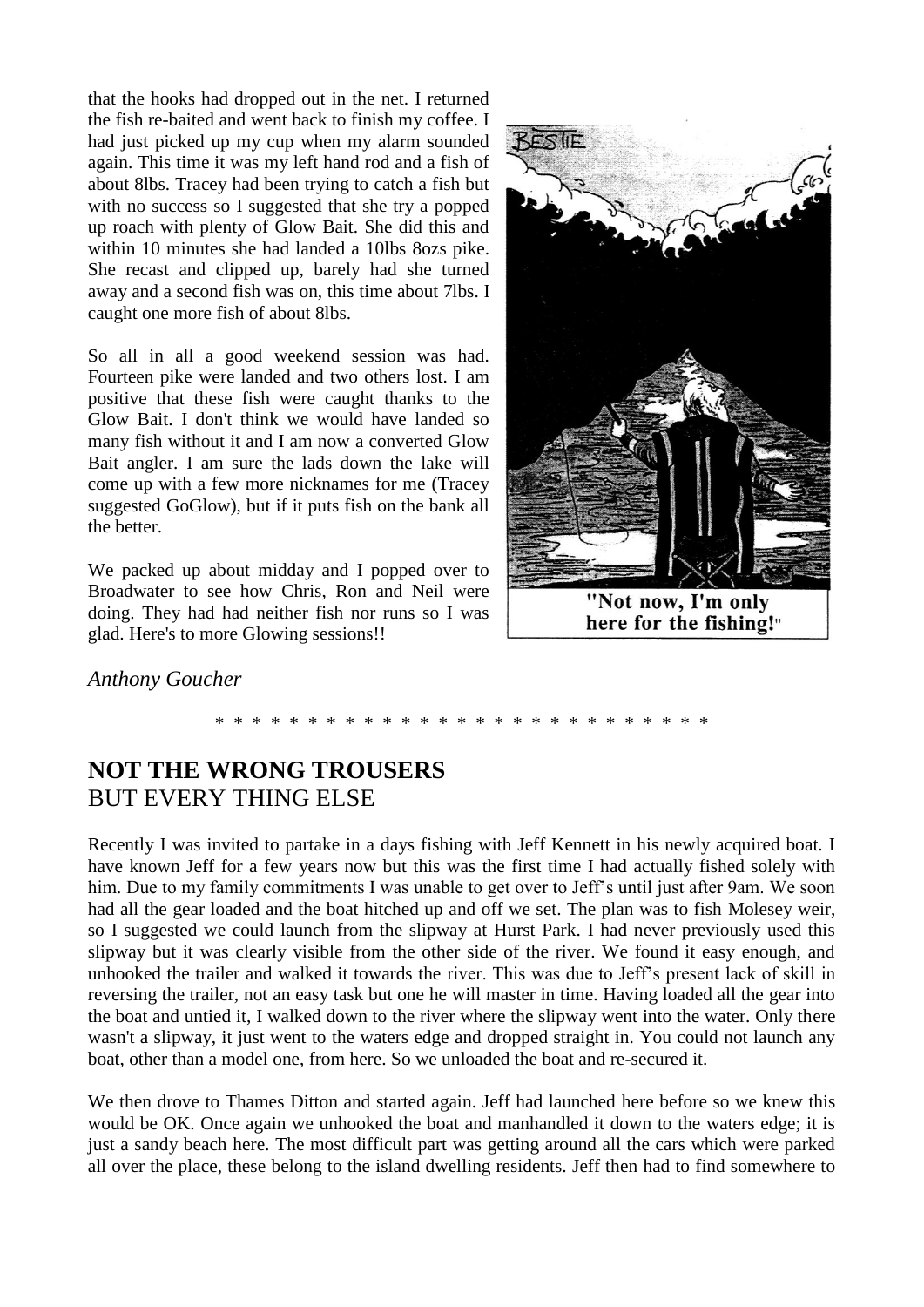park the car, we managed to find somewhere to chain the trailer up, but the car was a different matter, Jeff returned about 10 minutes later having parked the car miles away.

Off we set in the boat up river to the weir. Jeff uses an electric outboard on his boat, a Minn Kota 55EX. We soon arrived at the weir and I suggested we fish the back weir first. Jeff looked confused and upon explaining he admitted he didn't know there was a back weir. We motored round to the back weir and dropped anchor. I grabbed my rod and passed Jeff his. Mine was all set up and just needed a lure attaching and I was ready. Jeff's needed setting up, I said, "Jeff, where's the reel for this?" looking all around the boat. I could not see a reel anywhere. Guess what, you're right, it was back in the boot of the car. After some discussion we motored back and got the reel and returned. One good thing came out of this, we were able to bring the car up and park near to where we had launched. Jeff was now concerned that the battery would run out, so I explained that this would not be a problem, as that was why you carried oars.

We returned to the weir pool at the back weir. There was a large, QE2 size, cabin cruiser anchored in the front weir pool with two people fishing from it.

We could now start fishing. I was looking forward to this as it would give me the opportunity to observe Jeff at close hand and see what he did differently to me.

I did not really know what to expect, but he was doing exactly what I was. If I recall we had one pike each from the pool on spinnerbaits. We then dropped back down to the other pool, drifting down with what little flow there was. This is a technique that Paul, my usual boat partner, and I have developed to good effect. Although on this occasion it failed completely.

On arrival at the lower pool we again anchored up, using one mud weight only, anchors in a weir pool just get snagged. We set about thrashing the water to a foam, but without much success. Then Jeff started to pick up the odd fish further out, away from the weir sill.

The tables were then turned and it was Jeff's turn to have a giggle, I managed to snag up, and when this occurs I up anchor and normally find that if you get above or behind where you are snagged it comes free. On this occasion the lure was only in about 18 inches of water and Jeff found it very amusing that I pulled the boat over the lure by hanging over the side of the boat and walking with my hands on the bottom. I got the lure back.

We re-anchored and Jeff managed another fish, then the skies blackened and it started to rain. We took shelter under an over hanging willow, and just as we did the heavens opened and it poured down. It did not last long and we moved back out to the pool again, we had a few more casts but no fish. The sky then blackened again so we called it a day. We motored back with no problems and returned home to Jeff's. I then managed to go home with his fishing keys.

An enjoyable but somewhat disastrous day.

*Dave Fish*

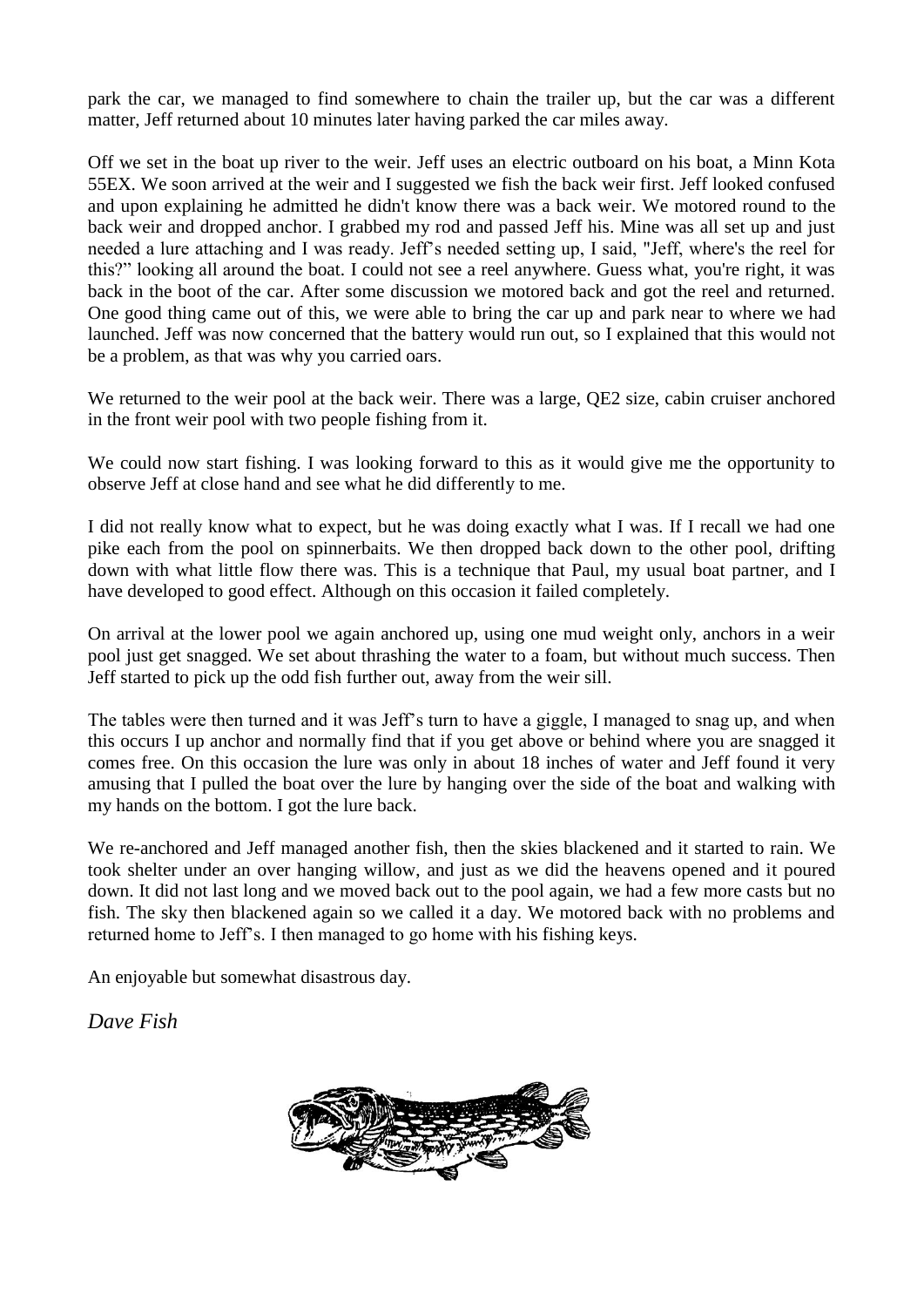# **Lure collecting**

When you fish with lures, collecting is a foregone conclusion. With so many plugs, spoons and spinners on the market, the choice for the collector is endless. Collectors can also find the older lure in some tackle shops and at car boot sales. Old lures in good condition, in or out of their original box, can be worth money. An original wooden Creek Chub Pikey, in its box, can be worth £20 or more.

A good book to give a rough idea on what to look for is 'Old fishing lures and tackle No.4' by Carl F Luckey. It has 600 pages of antique lures and multipliers, and, although quite expensive at £22, makes interesting reading

Old catalogues can also be a good source of information on things such as the size and colour of lures and a rough idea of how old lures are. When looking around for lures you can come across some very odd looking designs. So it's best when you have a few to catalogue them in some way so that you have a list for insurance or in case anything happens to your collection.

Old lures also look good put into show cases and displayed on the wall. They take up less space than having them lying around in tackle boxes and it stops the wife moaning.

*Jason Fowler*

### **A wife's account of lure collecting**

Lures are great for collecting if your husband is a mad angler, just as mine is. The mad angler will always get up early o a Sunday morning for those car boot sales, not for us but for him to go 'old lure hunting'.

Then come the books. Of the great lure books, the one that springs to mind is 'Old fishing lures' by Carl F Luckey. However, there is one problem, try getting your husband out of the toilet when he has this book in his hands.

Catalogues are great for finding out about new lures and plugs, but just watch your angler when someone says that they are going abroad. They don't say, "Have a nice holiday", they turn up with a list for them to bring back more lures.

Tackle shops are good for buying all your lures but wives be warned. Take along your packed lunch; you could be in for a long wait and an overdraft.

Apart from all of this, the best bit about collecting lures is when you wave your angler out of the door so he can go and try them out down at the river and you get a peaceful day. Until, of course, they walk in the door and tell you all about the one that got away.

*Mrs Fowler*

\* \* \* \* \* \* \* \* \* \* \* \* \* \* \* \* \* \* \* \* \* \* \* \* \* \* \*

# **CC's day**

That day dawned fair for the lure match at the Scrotum AC complex. Seated outside the offices, one Jim Mullen, alias 'CC', (as will be explained later). On the table in front of him was that well read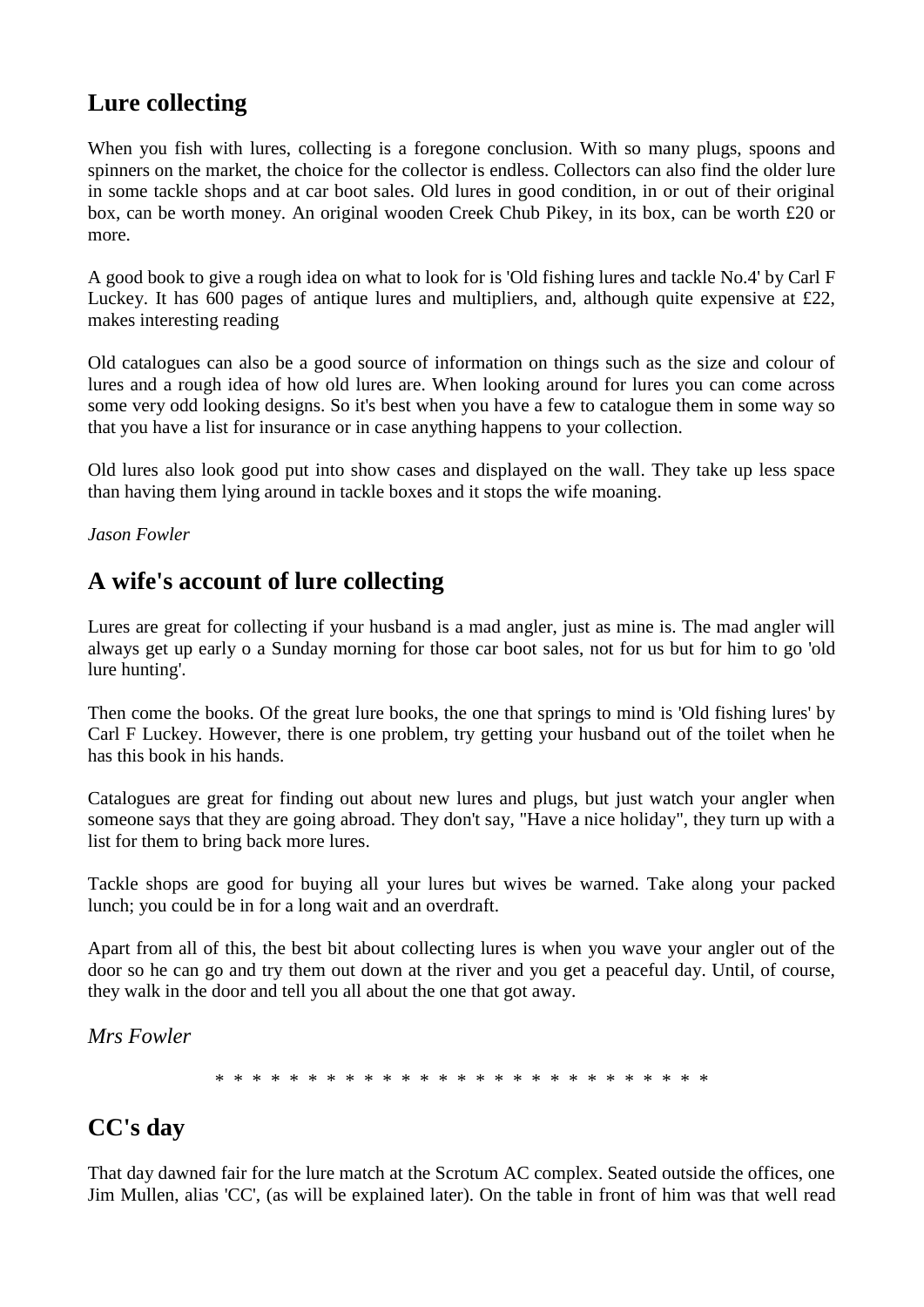Tory white paper, the 'Sunday Sport', carrying a story, whereby a sex-maniac had raped ten women in a launderette and then escaped, headlined 'Nut screws Washers and Bolts', but I digress.

Jim, aka CC, has a passion for the Crazey Crawler. About 5 years earlier upon his discovery of the Crawler, he had bought every colour and type at considerable cost and had since used them to considerable success. However, he was down to his last one, his new order had not materialised and he was a worried man.

Match instructions were read, ending with the fact that beyond the white posts was out of bounds, this area being a nudist colony. Amid remarks and laughter fishing commenced.

Four hours later Jim arrived at a small headland, fishless but still not willing to sacrifice his remaining Crazey. Seating himself by a tree, he poured himself a coffee and took a swig. "Hello", said a feminine voice. Jim jumped up as from behind the tree emerged a naked nymph, nay a vision, all pink and white, topped by a mass of shining hair. "Hello", was all he could gurgle, his eyes fixed on her two white, pink tipped orbs. Raising his eyes he found himself staring into hers, as her fingers touched his cheeks, then gently wandered down to his neck and onto his John Wilson Wayfarer Waistcoat (commercial break). Her pink tongue flicked over her moist lips and she whispered huskily, "Let me see your Crazey Crawler". He gulped! She stood up and between her thumb and forefinger dangled his last Crazey. With a laugh she turned and skipped into the undergrowth, a flurry of buttocks and legs.

At which point Jim awoke, his heart hammering. As he slowly regained his composure, he thought, "Bloody antis, but what a way to lose my last Crazey!"

*Cec White*

#### \* \* \* \* \* \* \* \* \* \* \* \* \* \* \* \* \* \* \* \* \* \* \* \* \* \* \* \* \* \* \* \* \* \* \*

# **Improve your photography (1)**

Hello DropBack readers,

By the time you read this you may already have seen my (rather nervous) photo talk and slide show at the July meeting, which aimed at helping some of you improve your picture taking of those prize catches.

I thought it might be a good idea if I also went a stage further and wrote a column for DropBack, covering the basic problems that I spoke about in July. I will try not to make the articles too long and boring, by covering one subject at a time and where possible including hints and tips.

In this issue I am covering flash photography, if you have any questions about the article, or suggestions for future issues speak up. Happy snapping.... *Barren Stone*

#### **Flash**

Flash is marvellous invention, making possible clear photos of events that might otherwise have become hazy memories. However, some built in flashes can be feeble, if your flash pictures are disappointing read on.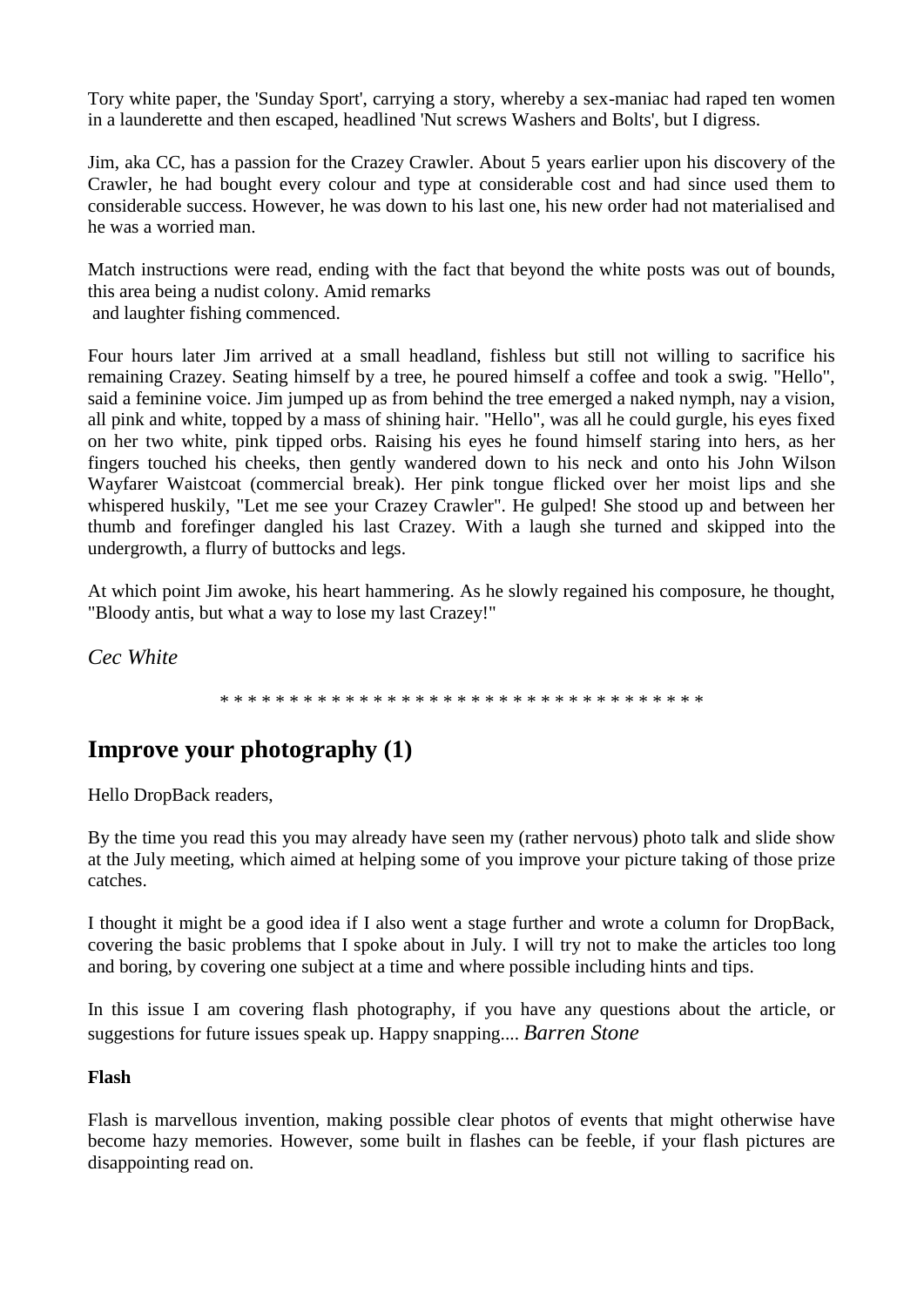The picture taking situations requiring flash, that we pike anglers find ourselves in, usually occur during the hours of darkness or low light, ie dusk, dawn or heavy/dark cloud. These lowlight conditions combined with other factors are the biggest cause of flash and over and under exposure.

Flash overexposure simply means too much light, whether artificial or combined with ambient, has reached your film, resulting in a too bright, washed out image with no highlight detail. WHY?

Well, usually three main reasons can be the cause, whether individually or combined, they are metering, distance to subject and framing. Camera meters or flash unit sensors generally take an average reading from the whole picture area, so if you have your subject in the wrong position or depth within the frame, allowing too much dark background to be seen, your meter or sensor will be fooled. It will cause your flash to put out too much light, up to its full power sometimes, trying to light this predominantly black or dark scene.. Your poor subject in the foreground of this scene gets a big burst of flash in his or her face, result OVEREXPOSURE.

Outdoor scenes at night are unlikely to be very successful unless you are shooting your subject close up, move in close and fill the frame, cut out as mush of the background as possible.

When you move close to take a flash photograph, you still have a small risk, especially with compacts, of overexposure, where the subject is bleached out. This is due to the darkness of the overall scene. To help combat this problem you could try a trick that the professionals use, softening the light source. You do this by covering the flash with a translucent material such as tracing paper or a handkerchief. This not only softens, but spreads the light giving a much more acceptable result. If you do this, you must take care not to cover the meter or flash sensors. For the sceptics among you consider this, next time you see a group of paparazzi on the news clicking away at the rich and famous, look at their flashguns, in most cases you will see some form of diffuser attachment, there must be something in it.

Low power built-in flash units on most compact and some SLR cameras, work best at a distance of 3-10 ft (l-3m) from the subject. Any nearer and the subject will be bleached out, further away and the subject will be dark (underexposed).

A basic rule is to keep all parts of the subject roughly the same distance from the camera, holding a fish out in front at arms length will result in uneven lighting. The flash may not have enough power to light both near and distant parts of the same shot; it may also affect the focusing.

Let's now consider flash *underexposure*.

In simple terms flash underexposure means not enough light has reached the film. This causes dark images with no shadow detail. WHY?

Well, there could be several main reasons, the most common being as follows:

*The flash may have failed to fire*; you usually know when this has happened, because your mate or subject will tell you. Won't he!! I know people who take great pleasure in telling me. But what possible causes could there be for this? BUGGER! I forgot to switch it on. YEAH, I've done it, while your mate was getting his fish ready, you're responsible for getting the camera out and ready, and in your haste you forget to switch it on, resulting in the fish being out of the water for longer than necessary. Slow down, prepare in advance, especially at night. Enough said. Luckily these days most built in flash units are fully automatic and don't need to be switching on, known in the trade as idiot proof! If you use a separate flash on an SLR, it can sometimes move in the hotshoe. It will only have to move a millimetre or two for the contact to be broken and the flash won't fire.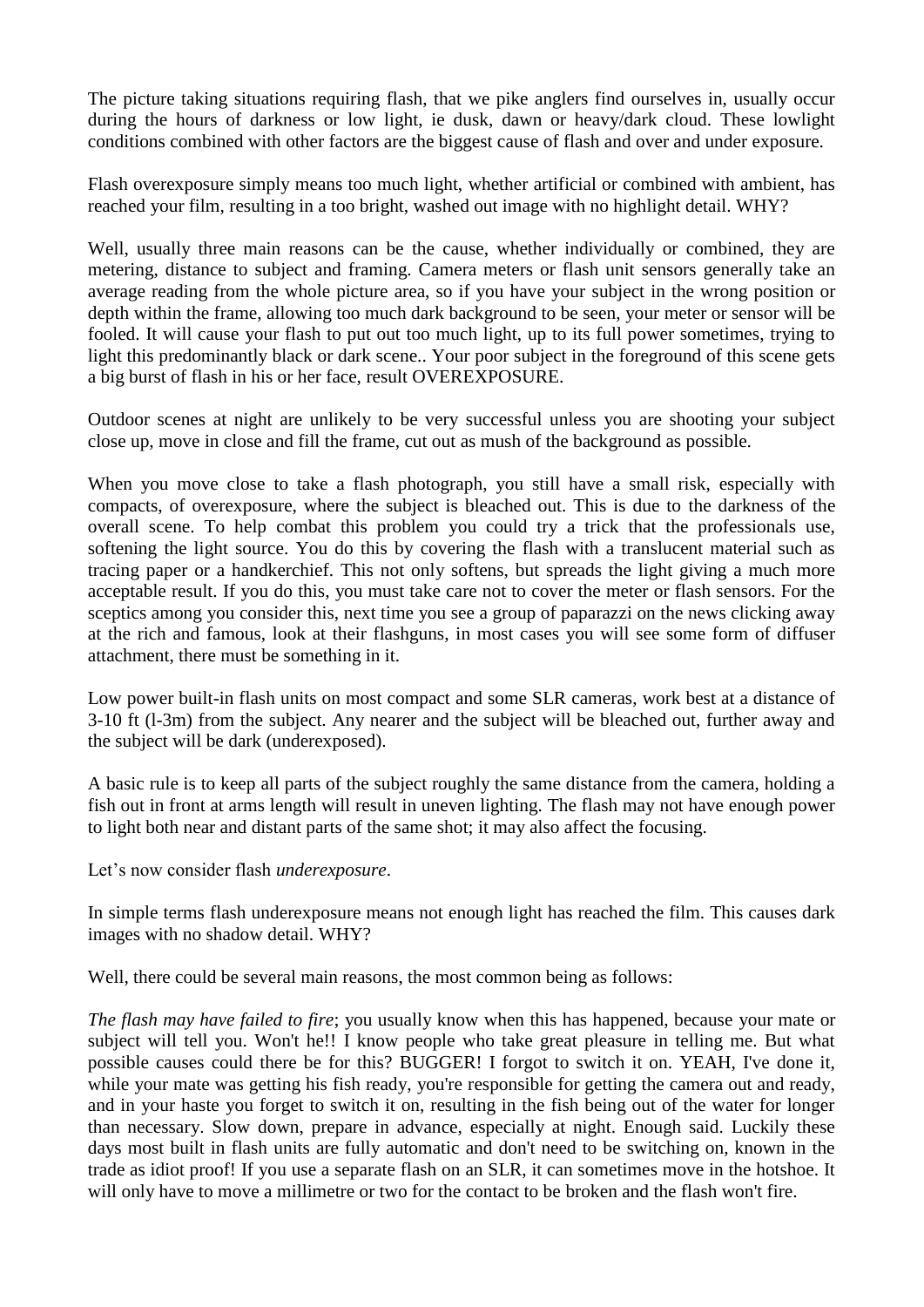Okay, let's say you switched your flash on, or it popped up automatically, and it fired, but your print was dark.

*The flash may not be charged fully*, what is not known by a lot of amateur photographers, is on many flashguns the flash ready light will come on when the unit is only 50-70% charged, if you shoot straight away, the obvious consequence will be underexposure. Whenever possible allow an extra 5-10 seconds before firing, this will allow the unit to come to full power.

*The flash may have been obstructed*, easily done these days, with cameras getting smaller and smaller. All too often I will see someone taking a photograph without regard to where all their digits are. They can usually be found covering all the vital parts of the camera, sensor window, flash or lens. Peak caps are another good one, you raise the camera to your eye, up pops the flash, cunningly obscured by the peak you fire the camera, result UNDEREXPOSURE,

*The subject may be too far away from the camera*, usually the result of inexperience this one, remember earlier I talked about the effective operational distance of most small flash units being 3- 10 ft. Well the upper limit of 10ft is OK if there a certain amount of ambient light, and not the full darkness of night. A good tip to remember is if using an automatic flash in darkness outdoors, compensate by halving the maximum flash to subject distance that your manual recommends. However, if there is some general ambient lighting, such as you get just after sunset or just before dawn, you can normally trust the auto exposure system on your camera to get it right.

REMEMBER, move in close, fill the frame with the subject, cutting out as much background as possible, and you will avoid a lot of problems.

Separate flashgun (SLR users)

Are there batteries inside? 'PLONKER'

\* \* \* \* \* \* \* \* \* \* \* \* \* \* \* \* \* \* \* \* \* \* \* \* \* \* \*

### **ANGLES OF TIME**

The call, I felt the call It had reached that time again A time of patience and endurance Of excitement and disdain. I was about to separate my person From life's drudgery and pain, I collected everything I needed From the cupboard in the hall. Once I'd moved the broom aside The Hoover and football, "Who the heck owns all these shoes And piles of coats and tins of paint Upon my cherished treasure?" To mumbles in the kitchen - Of "Oh!! You're the only Saint!" At last, at last I retrieved my gear Then I set upon my way,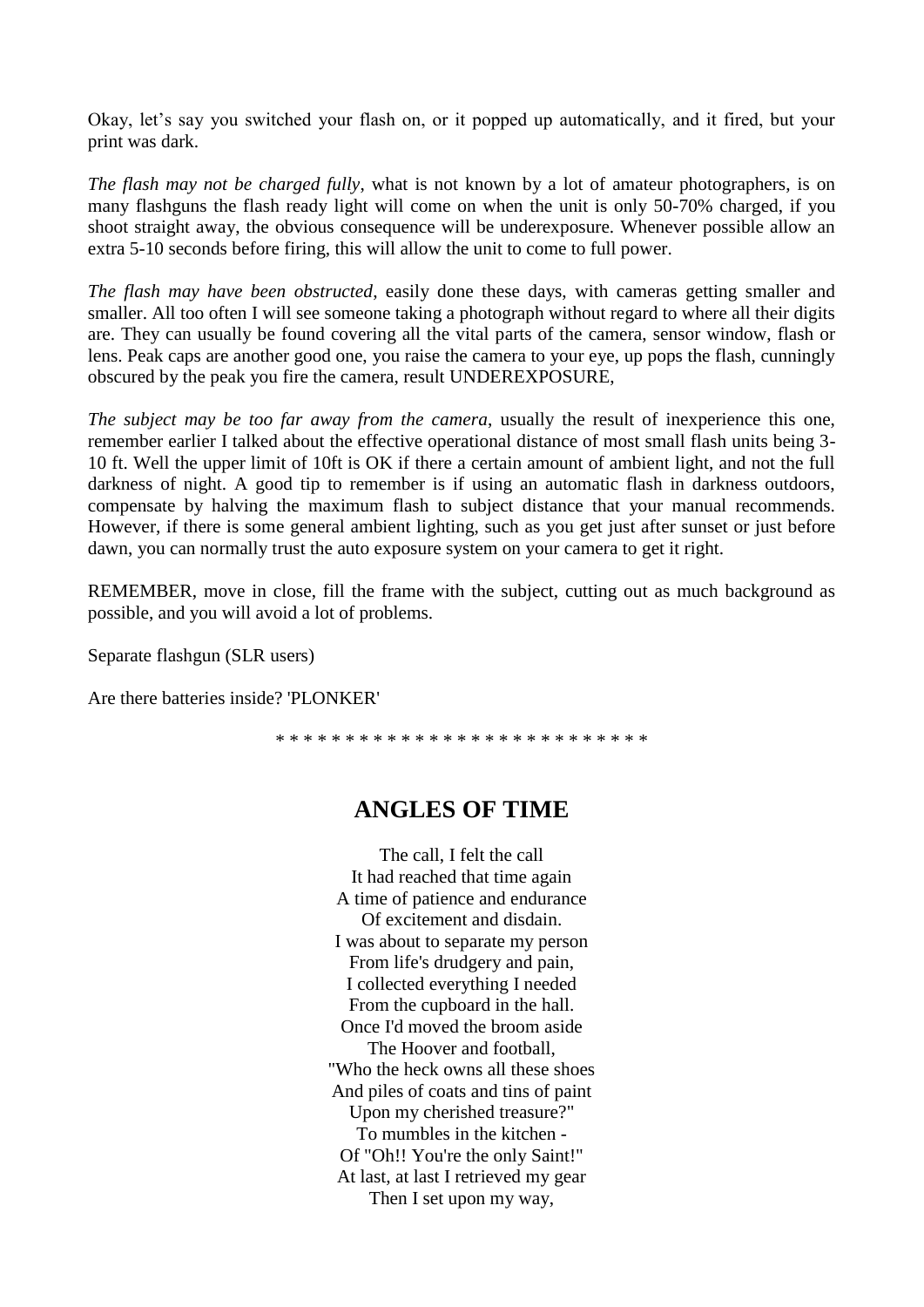To waves goodbye and cheery wishes "Do have a lovely day". I reached that place, my Shangri-La As secret as Pandora, With all my laden baggage Resembling an intrepid explorer. Carefully now before I sit I check no dog has done his bit,

Upon the lush green grass In case I get all plastered upon my Khyber Pass. The water is still, a mist is rising Just the time I start surmising, A record catch, a carp or pike "Oi!! Minds my rods with that mountain bike!" Tackled now the ledger line Two floats are bobbing in the brine, Coffee now from steaming flask As I bait the spot where fish might bask I reached out for my sandwich tin. Pulled the lid then peering in I hollered words that weren't the best, Two shoe brushes, polish tins and holey vest Then, as died the echo of my call Flashback-: shoes, coats, tins and my sandwiches Were inside that cupboard in the hall, Time drifted by then came the many passing boats "Oi!! Watch my line and mind my floats!" White capped skippers, bikini clad girls The wind was blowing through their curls, They didn't seem to mind or care Just giving me a snooty stare. Water lapped across the bank Then came some delinquents who love a prank, Chucking bread for ducks and geese Destroying the tranquillity and my peace. "Go on clear off!!" "Go up the way!" "Get stuffed old man !" I hear one say The day is over, my tackle stowed A broken rod where some twit had rowed, No record catch, no world acclaim But a back that's aching and my leg is lame. Back home I manage a cheery grin "Sit down love, I'll bring your 'din" Potatoes sat in dried gravy rings On the tele the fat lady sings "Did you have a pleasant day?" "Yes" I struggled what to say, "One of the best" "Oh yeah! By the way, Bill..... Have you seen my shoe brushes, polish and holey vest?"

*Brian Luff*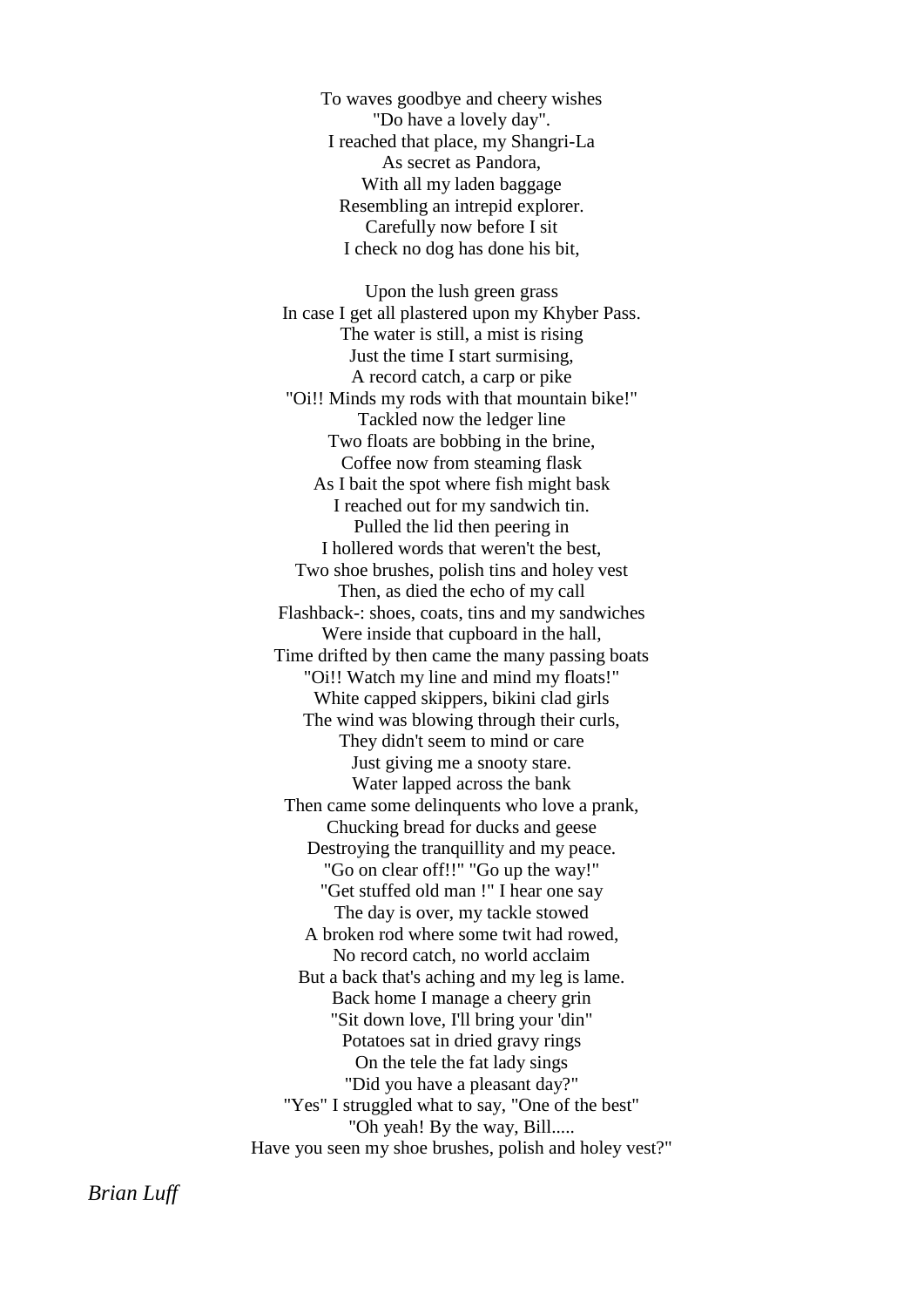\* \* \* \* \* \* \* \* \* \* \* \* \* \* \* \* \* \* \* \* \* \* \* \* \* \* \*

### **THE CARP SESSION.**

After a disappointing trip to Scotland in May where I only managed to catch five fish in a week, although as some of you may be aware, one of them was a huge Perch of 41bs 2oz, on a Trout live bait. Unfortunately, as Dave keeps reminding me, I did not get a photo, which I now regret. So I hope that one of the others has written an article about that trip, as I felt that the following account would make a more interesting read.

I was really looking forward to the start of the new season, and had booked off the opening week. I had arranged back in March with my cousins to start the season off on the Cons, which happens to be one of the top ten carp waters in England. The plans where a bit patchy. I was waiting for a call from Kevin who rang me on the Saturday night to make the plans for the next day. There was to be a draw for swims at the lake at 3pm, but Kev said that he was not bothered to make the draw. So we arranged to meet at the lake at 5pm in the car park. Within ten minutes of arranging this he was back on the phone saying that he had changed his mind and that we should be there for the draw. So we arranged to meet at the lake at 2pm to look around for the fish and decide where to fish.

I arrived at the lake at about 2pm and Kev was already there, so we took a good look around and saw a lot of carp on the surface. We decided that if we got a good draw we where going to fish the part of the lake that is called the Lawns.

We made our way to where the draw was to take place, where about 50 anglers placed their booklets in the sack. Luckily Kev was drawn out fourth and said he wanted to fish the Lawns so off he set. I had to wait for my ticket to be drawn, I had quite a nervous wait. I was about the fifteenth person drawn out and set off for the Lawns to join Kev.

I went back to the car and started to take my gear to the second swim down on the Lawns. Kev was in the next swim and after a couple of trips all the gear was in my swim. I set my marker float rod up and tried to plumb the depths which turned out to be a little bit more difficult than I thought due to the large amount of weed. I managed to find a clear section just in front of the weed bed at about a range of forty yards. We had already decided between us that we would use particles instead of boillies as everyone else on the lake seemed to be. So I set up my bait dropper rod and put out a large bed of particles, which consisted of hemp seed, tares, and moth beans. I was fishing tiger nuts as the hook bait, so I catapulted out a few pouch fulls. I then set up my bivvie and started to get things straight. Although we were allowed to bait up we were not allowed to cast out until 9pm.

I put the kettle on and had a drink before I started to put my rods together and set my alarms up. I then joined Kev in his swim and we talked about our approach and hoped we would both do better than we did last season, as we had both not had a fish out all year. Although we had both done very well at the Pike fishing, and now hoped we would have similar success with the carp fishing. Then Kev's mobile rang but he got cut off, then my phone rang and it was my other cousin Bob who was supposed to be joining us down the lake. However, he had been to Blackpool for the weekend on a stag weekend, and said he was knackered, too much beer. So he said he would not be down until early in the morning, we told him where we had set up and we would see him in the morning. It got to nearly the time we could cast out so we baited our rods. I was fishing a single tiger nut on one rod and a pop up tiger nut on the other. We sat back and toasted in the new season with a nice bottle of Port. We retired to our bivies for the night, but had no action in the night. Bob arrived in the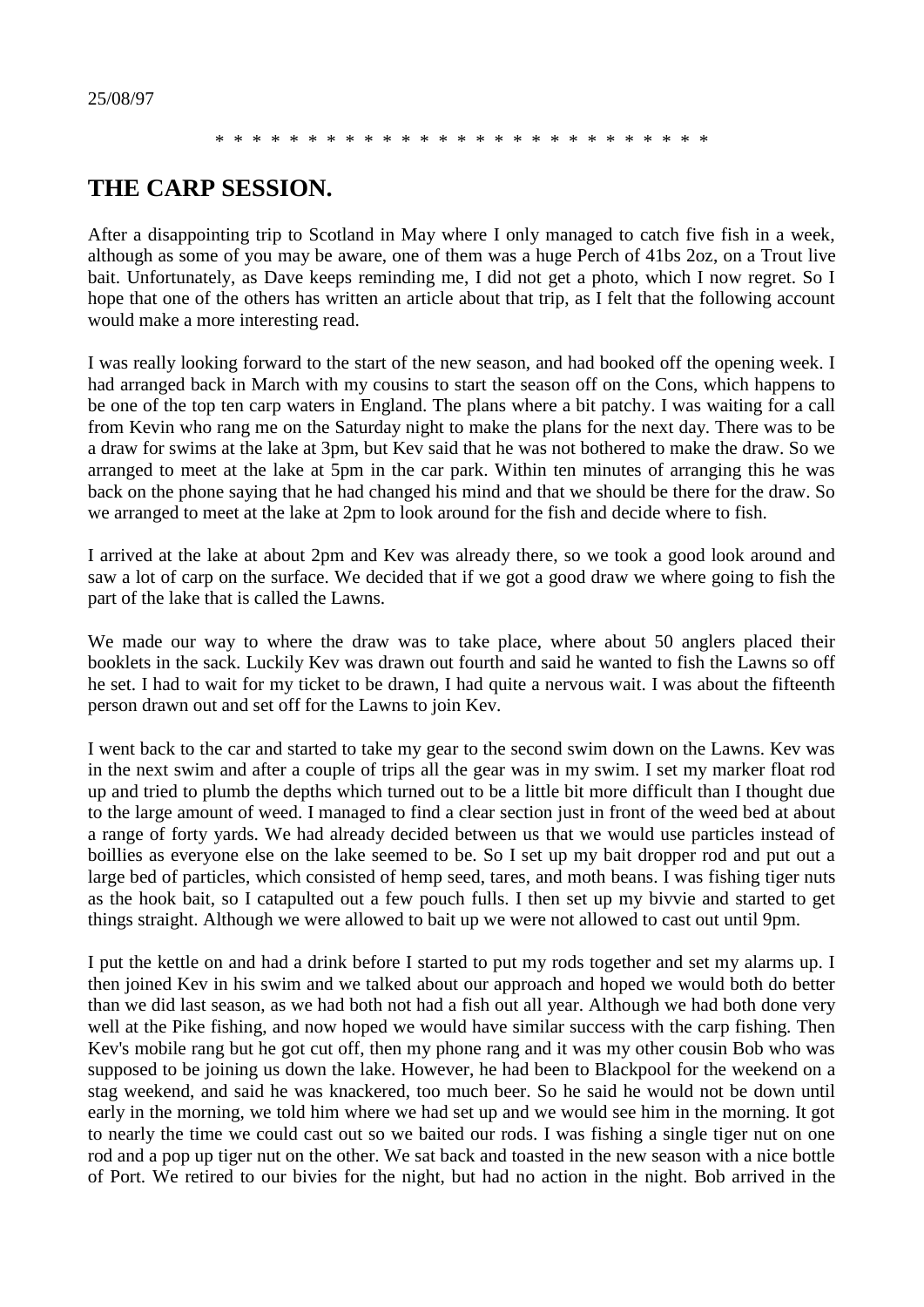morning at about 7am but did not like the look of the swims either side of me and Kev. So he went walk about to find a swim, and decided to set up on the arm, opposite us.

Monday was pretty uneventful and we had heard that no fish had been out so far. There were still fish showing at the end of the lake we were fishing, and our confidence was high. After much talking about fish and lots of coffee and yes you guessed more alcohol we retired for the night. The next thing I remember is the sound of a screaming buzzer and a bait runner going into overdrive. In a matter of seconds I realised it was my right hand rod that was screaming off. I flew out of my bivi and struck into the fish and met solid resistance. I shouted to Kev but got no reply, I suppose this was to be expected as it was 4am. After several more shouts Kev appeared. I had the fish on for some time and had got it to the net about four times but every time I got it near the net it screamed off, on the last time it went through the .other line. It was a bit of a mess but we got the fish into the net and then realised how big it was. Kev held it in the net while I got my unhooking stuff, scales and camera ready and we lifted the fish up it was a large mirror carp. I knew it was going to be a new PB, we put it on the scales and it went 241bs 8oz, after several photos we had a coffee and Kev said he was going to try to get a few hours sleep.

Both my rods were a mess so I decided to change the line over, as I was fishing with braid, to AN40. This took me some time before I was ready to recast, I fired out several more pouch fulls of tiger nuts and hoped I would get some more action. About 10am I reeled in my rods and went round to see Bob to tell him what had happened, he was very pleased for me and was glad I had broke my duck. We chatted for a while and then Kev came round. Bob decided to move around with us and be a bit more sociable. We helped Bob move his stuff round and he set up in the comer. I chatted to a couple of other guys and found out that a total of three fish had been caught. My fish, a 30 and a 28 pound common, so it looked like the fish had started to feed. There had been no fish caught out of the little lake as yet. Kev had to go home as his wife had got the day off and she was going to come down the lake for the day. Bob made the comment of "Don't forget the bacon sandwiches". And yes when he arrived back at the lakes he had brought down a load of bacon so we cooked it and had it for lunch, or should I say late breakfast.

Not long after we had eaten, and had coffee and tea, I was down talking to Bob about our approach to this seasons fishing when I heard a screaming run, it was my right hand rod again. I ran to the rod and struck into what felt like another good fish. As I started to play the fish Gary strolled up and said he had heard the run from the car park, and asked if it was a good fish. We all replied we don't know yet but it was putting up a good fight, but felt different to the first fish. So I had already guessed it was a common and hoped it possibly could be my first twenty. After a lengthy scrap it went into the net first go, we weighed it and it went 161bs 14oz. We took a couple of pictures and returned the fish. I re-baited the swim with some more tigers and sat back. Of course the comments started that if I caught another fish I would be getting wet. This fish was caught at about 12pm and the rest of the afternoon passed with no more action. Kev was a bit pissed off because he had to run his wife home, as his son who was supposed to come and collect her had gone out.

Not long after he had got back, a good friend of ours turned up. Andy or as most people know him "Stainless", as a lot of his fishing gear is made of stainless steel. He had been fishing the little lake but had given up as he said his baits where stinking due to all the rotting weed. This is very unlike him because he is the sort of angler who will catch a fish out of a puddle. However, he is a very modest bloke and very laid back, which is good when you do get to hear of some of the amazing catches he has had.

There seemed to be a vote that I lost, that I should go out and get the beers in, Andy said he would look after my rods for me. So it looked like I did not have a lot of choice, all I could think of all the way to the off-licence was my God I've left Andy in charge of my rods. He's bound to catch a thirty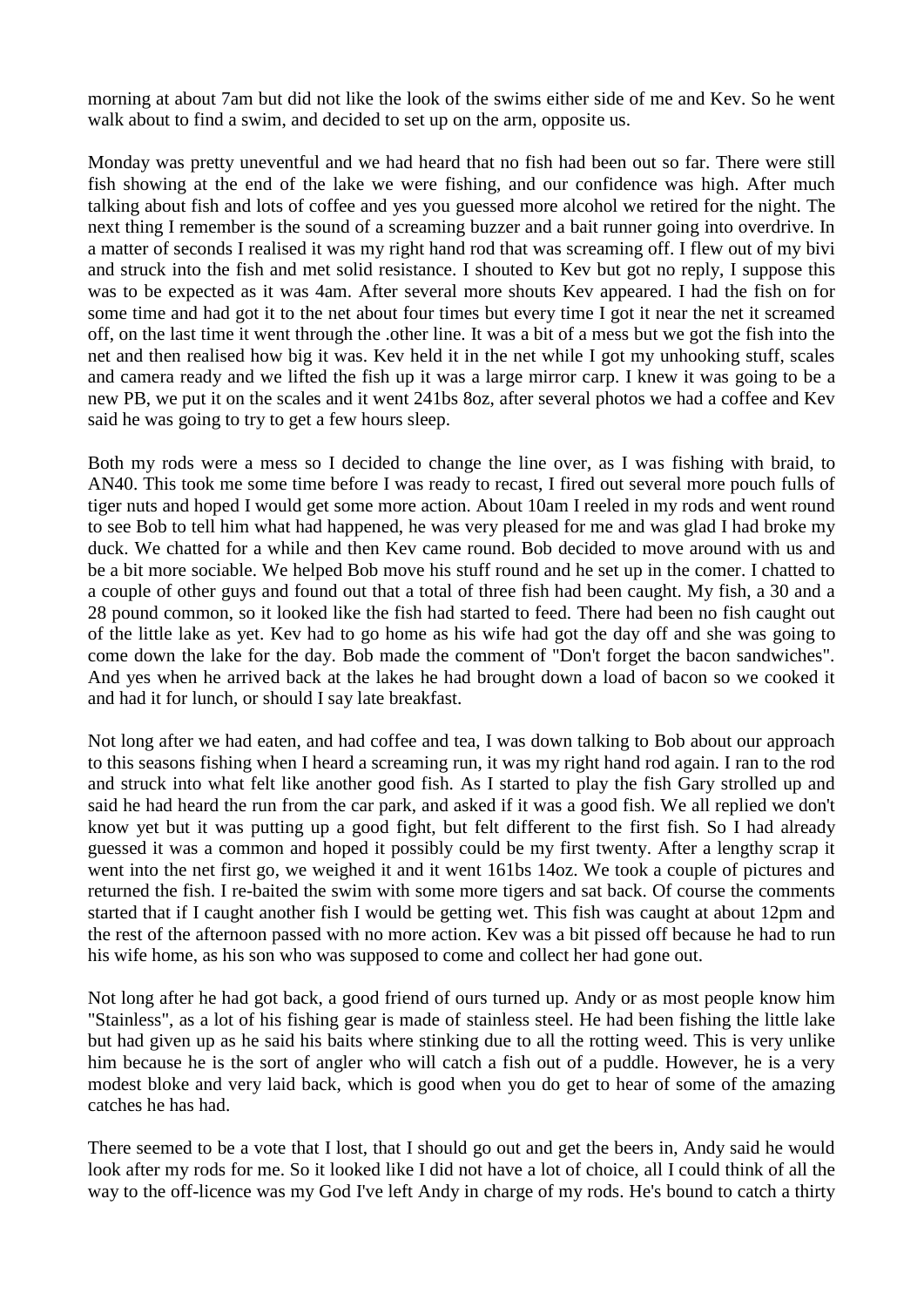on my rods so I flew there and back. As I was walking back to my swim I noticed my unhooking mat, sling and net laying there. The thought rushed to my head no he hasn't but as I got there and the story began I realised it was a wind up. As Andy cannot keep a straight face, what a relief. We sat for several hours drinking and talking, Andy said he had to go, and we carried on drinking and talking. The sun set and it was a lovely night, we all felt confident we were going to have some more fish. The night passed but no more fish were caught, although Bob had been up most of the night with liners. Bob said he was going home today as he had to go back to work tomorrow. Kev had already phoned his work and booked the rest of the week off and was going to go home sometime on the Friday. Bob packed up and left about midday and wished us both luck, he said he would probably be back at the weekend.

The wind started to get up a bit putting a nice ripple on the water, another angler turned up and set up in the swim where Bob had been fishing. I was slightly peeved at this as I felt he might catch after all the liners Bob was getting. After a lengthy chat me and Kev had with him we thought he seemed a nice bloke. Not long after we returned to our bivies my left hand rod roared off, this was the first run on the popped up bait which we had found surprising considering the amount of weed. I was soon into a good fish and it was taking line at a steady rate of knots. Suddenly it all came to a stop and we realised that the fish was weeded. The guy from the next swim said I would have to put the rod down and wait for the fish to move out. But I was having none of this as I have faith in my tackle and started to give the fish some stick it soon started to move but as soon as I got it near the bank the fish would roar of again. While all this was happening I had this bloke from the next swim saying that it could be the forty pound common, which I didn't want to hear this at this moment in time. We eventually got it in to the net Kev waited for me to get ready to weigh it, I knew it was a good fish it went 281bs 2oz, a new personal best common.

After plenty of photos we returned the fish, and took some more stick from Kev. This all took place at about 5.15pm, we had some food and drink and sat and talked. I said to Kev that all the conditions were great and he would get a fish. We turned in about 11pm and I made the mistake of telling Kev that there would be no problem if he caught a fish, as I was a light sleeper. Which turned out to be a big mistake as he hooked a big fish and screamed his lungs out, yes you guessed it, didn't hear him and he lost a big common at the net. He woke me an was not too pleased with me. I tried to apologise but I don't think h wanted to hear it. I woke the next morning and made tea as a peace offering bu I could tell he was still pretty pissed off with me and so kept my distance. The next thing I knew was Kev shouting that he was in. After a good fight he started to pull the fish towards the net. I made sure that there was no mistake and properly netted the fish. I didn't want him to lose another fish, we weighed the fish that was a new PB for Kev, a mirror of 20lbs 10oz.

So I asked him "Have you forgiven me yet?" he said of course he had. The rest of the day was fishless and the weather was starting to deteriorate, the rain started and Kev, who was leaving in the morning decided to leave early. I was going to stay as I thought I still had a chance of another fish. The weather was still rough and I had no more fish. I packed up on the Sunday morning and reflected on a great week. Here's hoping that there will be many more sessions like this.

#### *Anthony Goucher*

\* \* \* \* \* \* \* \* \* \* \* \* \* \* \* \* \* \* \* \* \* \* \* \* \* \* \*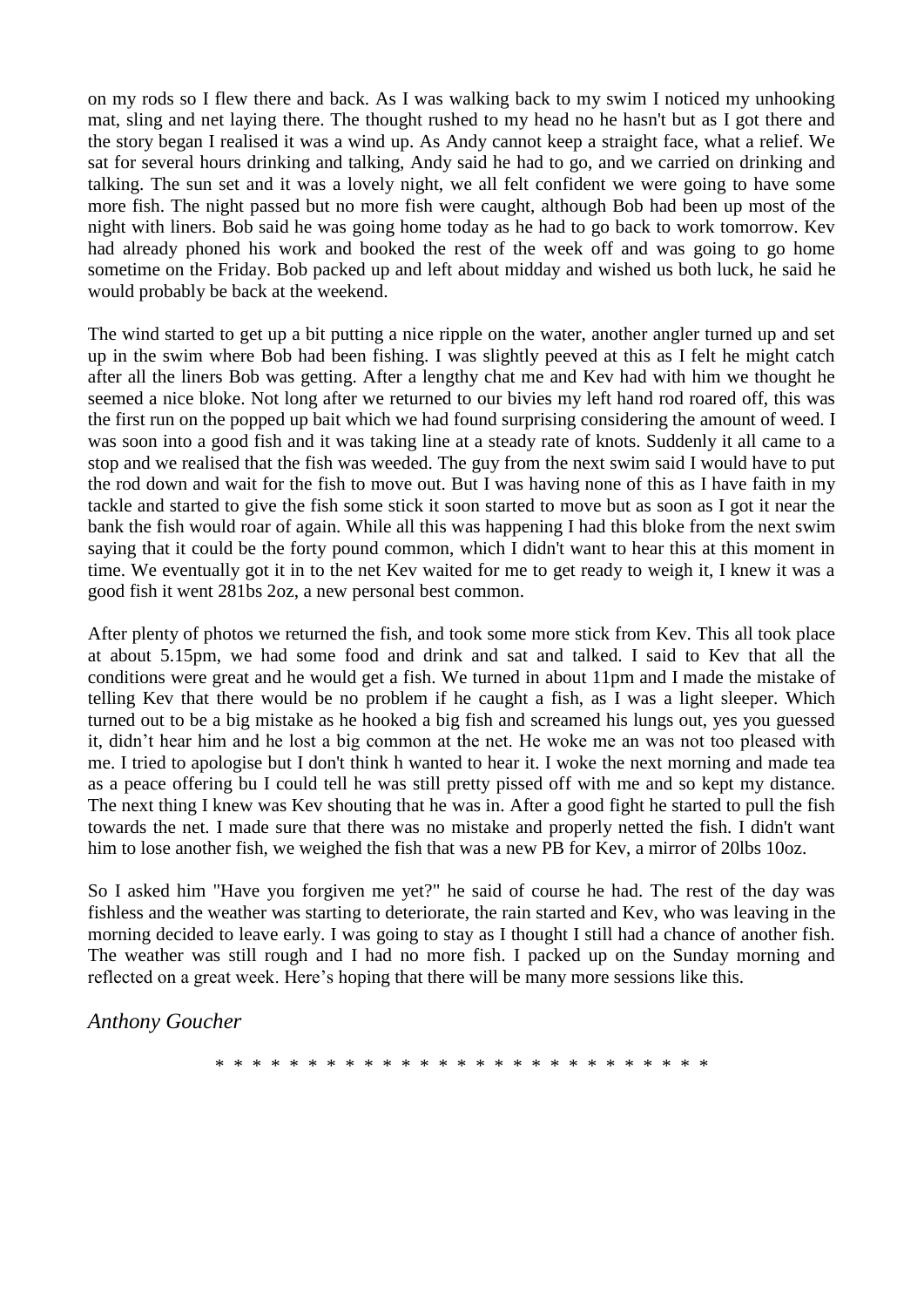### **Small water - Big fish**



These two fine 201b+ specimens came out of a small Lincolnshire drain. Neil and Chris were barely 30 yds apart and the fish barely 40 minutes apart. Although the photos do not show it, the two fish were very different. Neil's fish was long and lean whilst, Chris's was shorter and much deeper in girth (nothing to do with their captors).

#### \* \* \* \* \* \* \* \* \* \* \* \* \* \* \* \* \* \* \* \* \* \* \* \* \* \* \*

### **PIKING '97**

Saturday 20th September 1997 dawned far too early in my house, in fact the day started before first light, the alarm woke me from my slumber at 5.30am and shortly after I set off to collect Neil.

It had taken some arranging this year but I had managed to sort out those who were going to the convention so that we were able to travel up in two cars. Chris driving one and Anthony the other. Both Neil's and my cars were out of order. A big thank you to the two of them.

Having collected Neil, we headed for Chris's house in Ickenham where we met up with Ron and Tim. Anthony had arranged to collect Peter, Bill and Jeff. We then set off independently for Manchester.

The journey was uneventful, although it seems to be never ending. We stopped for breakfast just north of Birmingham and as we walked in Anthony and the others were just walking out, small world isn't it. We were then ripped off by Granada services for the sum of £7.50 for breakfast, which was cold, I would have sent it back but we didn't have time.

We arrived in Manchester at about 10.20am having left home at 6.15, we didn't get lost this year either. On arrival it was noticeable that there were a lot more people there than the last few years. The "gremlins" had been at work already and a number of the trade stands had not shown up, for various reasons and in addition two of the advertised speakers had also pulled out at short notice.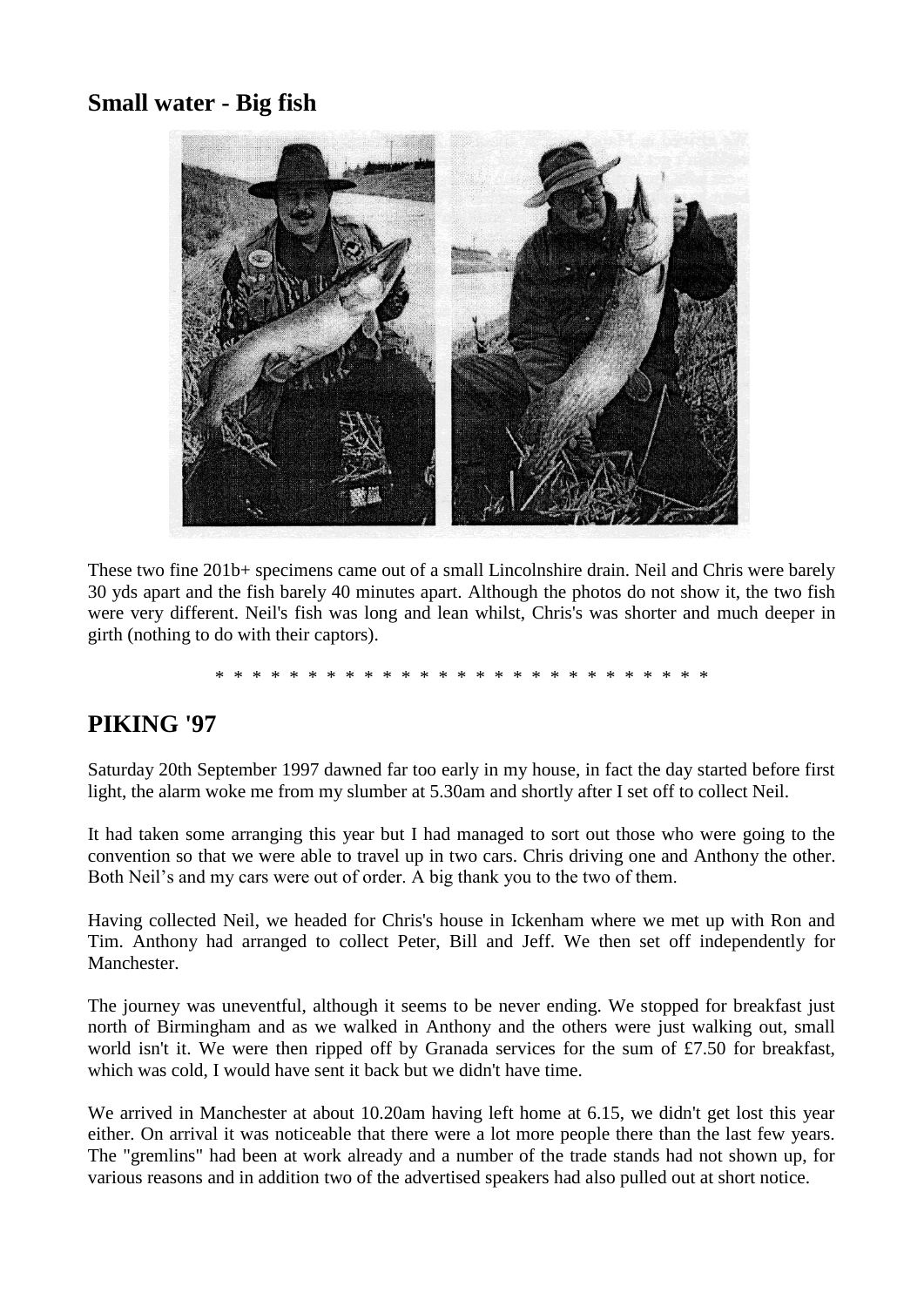The program of events got off on time with the opening address and an introduction to your committee. This was all done to what I would describe as an overly loud musical accompaniment. This deafening musical introduction was then used to introduce each speaker.

The first speaker of the day was Vie Bellars, I hope I look that young when I am nearly 80. He talked about his beginnings in angling and piking. Very entertaining.

There was then a short break and the next speaker was Alastair Smith, the PAC president. I missed this as I was busy in the tackle hall spending money and renewing old acquaintances. This then lead to lunch time, I did not bother to eat but had a beer in the bar with some of the lads.

After the lunch break the achievement awards were presented by Howard Yendle. It is immediately obvious that this man is used to public speaking in comparison with the other members of the committee. The award for Pike Angler of the year went to Ad Swier (a Dutch piker), this was mainly awarded, rightly so, for his work in relation to the culls in Ireland.

The award for R.O. of the year went to Tony Bolger, there was also a senior fellowship awarded to Dr. Bruno Broughton. Each made a short speech on receiving their award and Ad Swier announced that he would make a longer announcement later in the day.

It was then the turn of Eric Edwards to take the stage. He entertained us with some amazing slides of huge pike and beautiful scenery during his 'Quest for Big Pike' talk.

Next up was Derek Macdonald, self proclaimed jerk bait expert. Now this talk was arranged at short notice as a fill in for one of those that had dropped out. He was assisted in his endeavours by the managing director of Andico and it was, as far as I could see, a sales pitch for the new video and their gear. They then tried to do a question and answer forum, but he was very aggressive and "I am right". It was not worth the time and effort.

The last speaker of the day was Neville Fickling. I have seen Neville previously and he can be a bit "look how great I am". On this occasion he was not. It was an interesting talk and slide show, based around his analysing his falling catch rates. I found it very thought provoking. He also mentioned his forthcoming attempts on Canadian pike and when questioned admitted he was going to give all methods a try. It was enjoyable to see Nev on the stage and not receiving his normal barracking

This was the last speaker of the day and left only the Mega Raffle. For reasons best known to the organisers they moved everybody to the bar to draw this. I personally feel it would have been better to stay in the hall with the microphones as you could not hear anything in the bar.

After this quite a few people returned to the hall to await Ad Swier, only to be told he would not be speaking. Did he withdraw or was he withdrawn?

On this note we decided to return south arriving back at about 10pm. An enjoyable day for most, but a disappointing one for me. I expected much more for the 20th anniversary, and I suppose last year was a hard act to follow.

*Dave Fish*

\* \* \* \* \* \* \* \* \* \* \* \* \* \* \* \* \* \* \* \* \* \* \* \* \* \* \*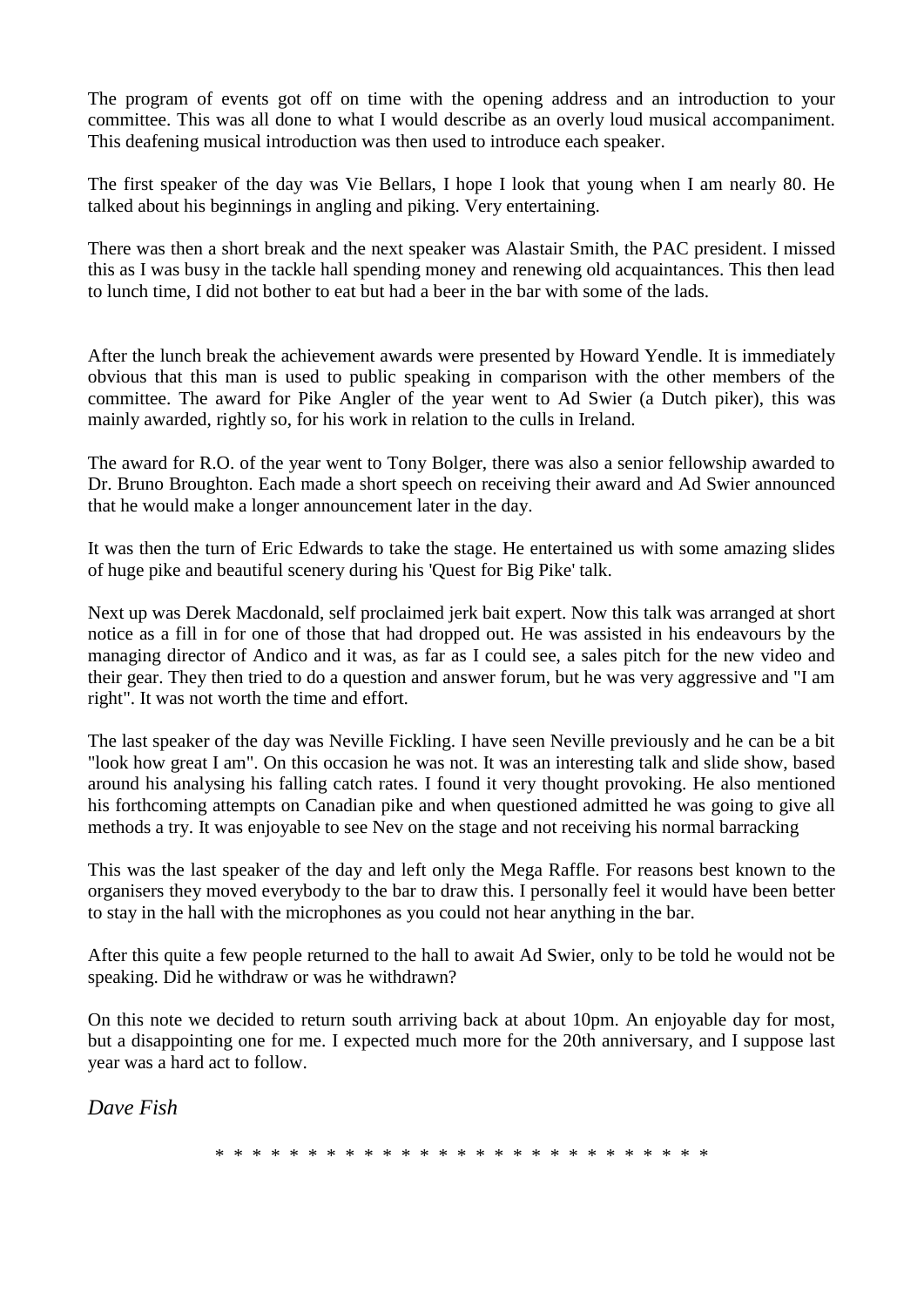# **FIRST OF THE YEAR**

Sunday October 6th dawned as another late summer day, the skies were clear and the weather forecast was for a dry day. Today was the first "fish-in" of the year and we were off to the River Rennet at Aldermaston, it had been arranged that we would all meet at the usual place and set off together for deepest Berkshire. On my arrival at 6.45am everyone was there waiting. I handed out the maps which had been kindly prepared by Trevor, he had been working in the area earlier in the week and taken the opportunity to visit and check the area out.

We set off and headed for the Reading services on the M4 as arrangements had been made to meet Chris and Ron there. On our arrival they were just returning to their car, having had breakfast, lucky sods. We then continued on our way and arrived at The Old Mill at Aldermaston at about 7.50. This was excellent timing as we had the water from Sam until 7pm. I collected the moneys in the car park and we all headed for the river. I had reduced my tackle to the absolute minimum so that I could move around easily during the day.

At first sight the river looked superb and very fishy. On closer examination it was apparent that it was very shallow but interspersed with deeper areas. There was a lot of streamer weed and over hanging trees. Everyone moved off and selected their swims, and I was really confident that we were going to have a good day (how wrong you can be). I dropped my gear in a swim and then walked most of the stretch that we had access to. Chris walked with me and we were looking for an area that was obviously deeper. We found a number of areas and started at a couple of swims just above a small inlet stream, the water depth here was about 5 feet. I put out a float legered small smelt and then got out my pole. The plan was to catch a couple of livebaits, I started getting bites straight away and these resulted in minnow after minnow, all about 2 inches in length, if you were lucky. I had bought some lighter gear with me and was intending to trot a small livebait for perch or chub, the problem was the minnows were too small. I tried 2 maggots but still the same size minnows. I tried further out and, if anything, they got smaller. In 15 minutes I had caught about 30 minnows. Neil then walked up and said he was having the same trouble, but he had also caught a crayfish. This was one of the American Signal type, and had been duly dispatched.

I then decided to go for a walk to see how the others were fairing. I left Chris watching my one rod, and walked off. Having spoken to almost everyone (there were 14 of us in all) the story was the same. Nobody had caught any pike and those fishing for the chub and barbel were being plagued by the minnows. The only two that were not catching minnows were Jason and Cecil who were lure and fly fishing respectively. There were also good numbers of the crayfish being caught.

Malc Jones thought he may have had a dropped run but was not completely convinced, and later on Neil had a take on a smelt. The bait had tooth marks in it but there was no movement of the float.

This is how the day continued. Chris and I moved a couple of times and still had nothing. Even the small trotted livebait failed, and the last swim of the day that I fished, positively screamed pike. It was a tight bend with overhanging trees and a small bay with a depth of about 6 feet on the outside and a very pronounced drop off on the inside.

At about 4.30pm I gave it best and packed up as did Chris and Neil. As we walked back many of the others had already gone home.

After dropping the gear off at the car Chris, Neil and I walked up to the Mill and paid for the tickets. Whilst there we were invited to have a look around. This we did and discovered that the day ticket only stretch above the mill included the mill pool, weir pool, mill race and a small lake in which we saw a number of carp moving around.